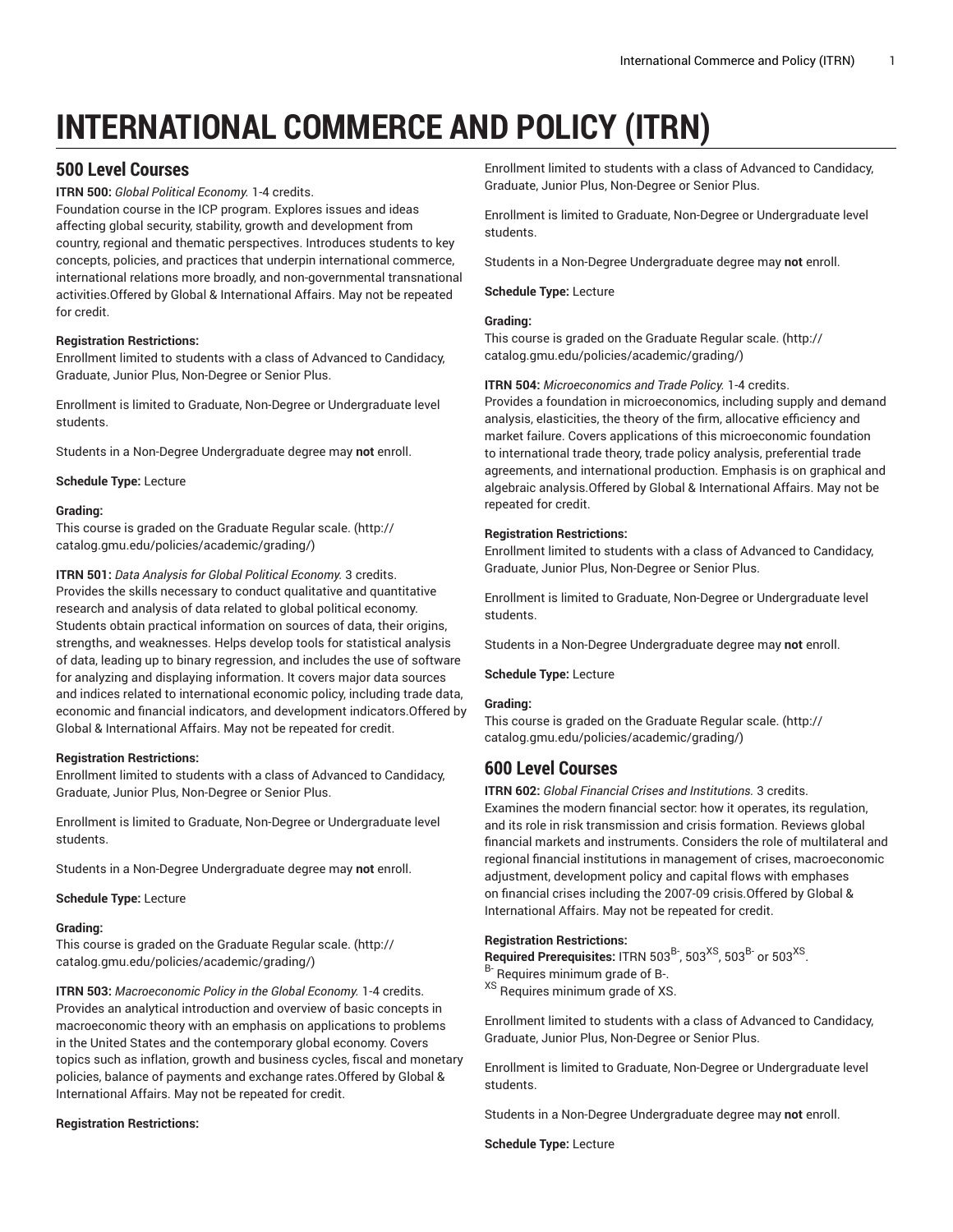## **Grading:**

This course is graded on the [Graduate Regular scale.](http://catalog.gmu.edu/policies/academic/grading/) [\(http://](http://catalog.gmu.edu/policies/academic/grading/) [catalog.gmu.edu/policies/academic/grading/\)](http://catalog.gmu.edu/policies/academic/grading/)

#### **ITRN 603:** *Global Trade Relations.* 3 credits.

Examines U.S. trade policy in the context of global trade relations. Considers the global trading system from legal, institutional and political perspectives, giving particular attention to trade agencies in the United States and abroad, international agreements, and the World Trade Organization. Trade policy formation is analyzed within the context of competing interest groups and corporate strategies.Offered by Global & International Affairs. May not be repeated for credit.

## **Registration Restrictions:**

**Required Prerequisites:** (ITRN 504<sup>B-</sup> or 504<sup>XS</sup>).

B- Requires minimum grade of B-.

XS Requires minimum grade of XS.

Enrollment limited to students with a class of Advanced to Candidacy, Graduate, Junior Plus, Non-Degree or Senior Plus.

Enrollment is limited to Graduate, Non-Degree or Undergraduate level students.

Students in a Non-Degree Undergraduate degree may **not** enroll.

#### **Schedule Type:** Lecture

#### **Grading:**

This course is graded on the [Graduate Regular scale.](http://catalog.gmu.edu/policies/academic/grading/) [\(http://](http://catalog.gmu.edu/policies/academic/grading/) [catalog.gmu.edu/policies/academic/grading/\)](http://catalog.gmu.edu/policies/academic/grading/)

**ITRN 604:** *New Technologies in the Global Economy.* 3 credits. Addresses the role and impact of new technologies on global trade, production, and finance. New technologies considered include digital, robotics, artificial intelligence, blockchain, machine learning, and virtual presence. Applications covered include global value chains, financial technology, cryptocurrencies and monetary policy, innovation management, logistics, and international development.Offered by Global & International Affairs. May not be repeated for credit.

#### **Registration Restrictions:**

Enrollment limited to students with a class of Advanced to Candidacy, Graduate, Junior Plus, Non-Degree or Senior Plus.

Enrollment is limited to Graduate, Non-Degree or Undergraduate level students.

Students in a Non-Degree Undergraduate degree may **not** enroll.

**Schedule Type:** Lecture

#### **Grading:**

This course is graded on the [Graduate Regular scale.](http://catalog.gmu.edu/policies/academic/grading/) [\(http://](http://catalog.gmu.edu/policies/academic/grading/) [catalog.gmu.edu/policies/academic/grading/\)](http://catalog.gmu.edu/policies/academic/grading/)

#### **ITRN 605:** *Technology, Culture and Commerce.* 3 credits.

Examines and applies the major dimensions of technological and cultural analysis to global commerce and policy. The course assesses theories of technological change and cultural perspectives that have relevance to the flows of peoples, information, goods, capital and technology across national and cultural boundaries. It focuses on the political economy implications of technological change for commercial, national and global policies.Offered by Global & International Affairs. May not be repeated for credit.

#### **Registration Restrictions:**

Enrollment limited to students with a class of Advanced to Candidacy, Graduate, Junior Plus, Non-Degree or Senior Plus.

Students in a Non-Degree Undergraduate degree may **not** enroll.

#### **Schedule Type:** Lecture

#### **Grading:**

This course is graded on the [Graduate Regular scale.](http://catalog.gmu.edu/policies/academic/grading/) ([http://](http://catalog.gmu.edu/policies/academic/grading/) [catalog.gmu.edu/policies/academic/grading/](http://catalog.gmu.edu/policies/academic/grading/))

## **ITRN 612:** *International Business Operations and the Multinational Corporation.* 3 credits.

Examines international business environment and challenges facing companies in conducting operations in increasingly interconnected global marketplace. Focuses on issues of management and organization, and resolution of conflicts that may arise between business organizations and home and host governments. Also focuses on role of multinational corporations in international environment, and impact on global trade, economic development, and political system. Also studies trade and international investment theories and world financial environment. Explores broad issues such as sovereignty of decision making and global impact of business activities.Offered by Global & International Affairs. May not be repeated for credit.

#### **Registration Restrictions:**

Enrollment limited to students with a class of Advanced to Candidacy, Graduate, Junior Plus, Non-Degree or Senior Plus.

Enrollment is limited to Graduate, Non-Degree or Undergraduate level students.

Students in a Non-Degree Undergraduate degree may **not** enroll.

**Schedule Type:** Lecture

#### **Grading:**

This course is graded on the [Graduate Regular scale.](http://catalog.gmu.edu/policies/academic/grading/) ([http://](http://catalog.gmu.edu/policies/academic/grading/) [catalog.gmu.edu/policies/academic/grading/](http://catalog.gmu.edu/policies/academic/grading/))

## **700 Level Courses**

**ITRN 701:** *Special Topics in International Commerce and Policy.* 1-3 credits. Offers specialized courses on various aspects of international commerce and policy.Offered by Global & International Affairs. May be repeated within the term.

**Specialized Designation:** Topic Varies

#### **Registration Restrictions:**

Enrollment is limited to Graduate or Non-Degree level students.

Students in a Non-Degree Undergraduate degree may **not** enroll.

**Schedule Type:** Lec/Sem #1, Lec/Sem #2, Lec/Sem #3, Lec/Sem #4, Lec/ Sem #5, Lec/Sem #6, Lec/Sem #7, Lec/Sem #8, Lec/Sem #9, Lecture, Sem/Lec #10, Sem/Lec #11, Sem/Lec #12, Sem/Lec #13, Sem/Lec #14, Sem/Lec #15, Sem/Lec #16, Sem/Lec #17, Sem/Lec #18

#### **Grading:**

This course is graded on the [Graduate Regular scale.](http://catalog.gmu.edu/policies/academic/grading/) ([http://](http://catalog.gmu.edu/policies/academic/grading/) [catalog.gmu.edu/policies/academic/grading/](http://catalog.gmu.edu/policies/academic/grading/))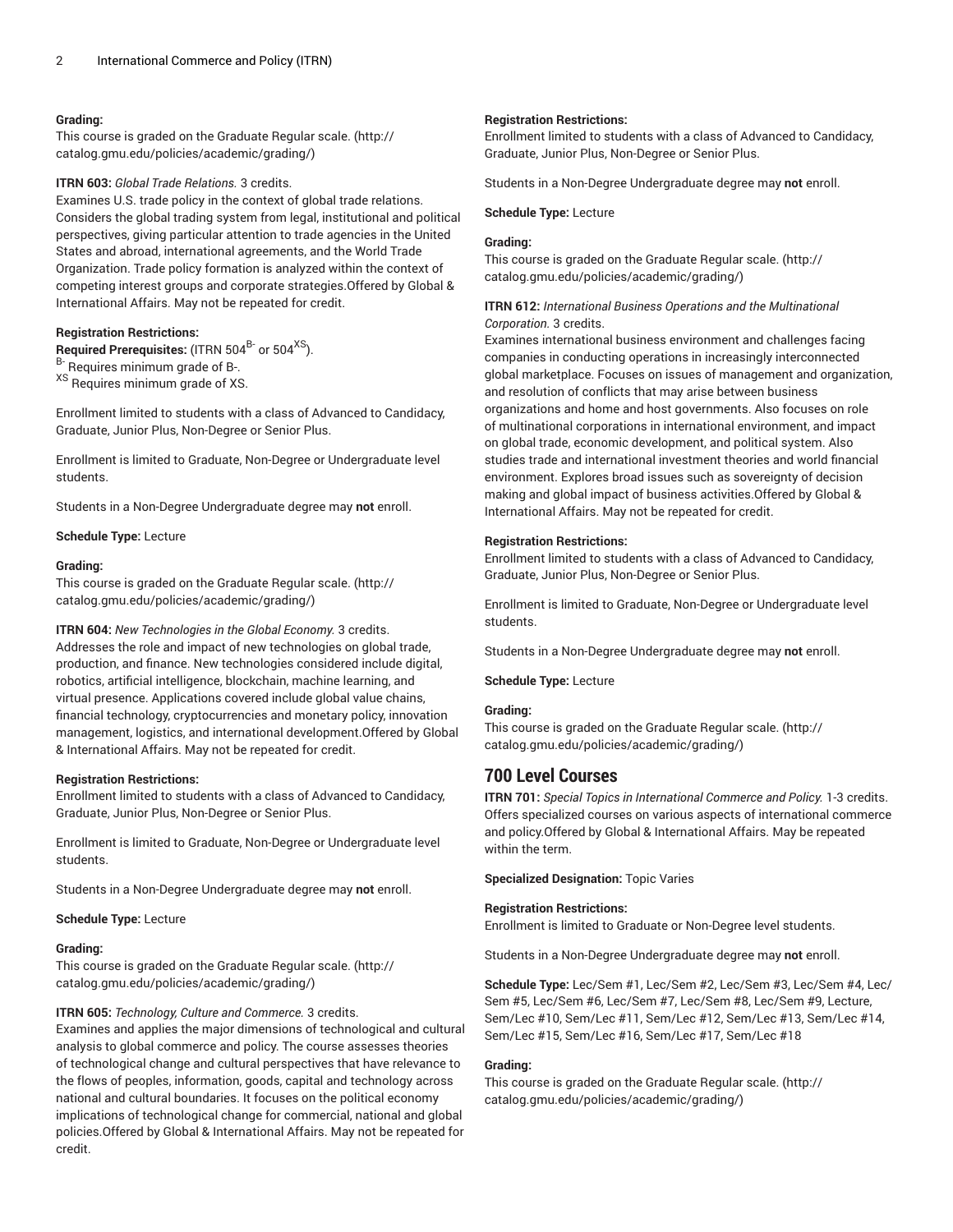## **ITRN 702:** *Special Topics in International Commerce and Policy: Study Abroad.* 3-6 credits.

Provides opportunity for study abroad under supervision of Mason faculty. Notes: Course topics, content, and locations vary.Offered by Global & International Affairs. May be repeated within the term for a maximum 12 credits.

## **Specialized Designation:** Topic Varies

#### **Registration Restrictions:**

Enrollment is limited to Graduate or Non-Degree level students.

Students in a Non-Degree Undergraduate degree may **not** enroll.

**Schedule Type:** Lec/Sem #1, Lec/Sem #2, Lec/Sem #3, Lec/Sem #4, Lec/ Sem #5, Lec/Sem #6, Lec/Sem #7, Lec/Sem #8, Lec/Sem #9, Lecture, Sem/Lec #10, Sem/Lec #11, Sem/Lec #12, Sem/Lec #13, Sem/Lec #14, Sem/Lec #15, Sem/Lec #16, Sem/Lec #17, Sem/Lec #18

#### **Grading:**

This course is graded on the [Graduate Regular scale.](http://catalog.gmu.edu/policies/academic/grading/) [\(http://](http://catalog.gmu.edu/policies/academic/grading/) [catalog.gmu.edu/policies/academic/grading/\)](http://catalog.gmu.edu/policies/academic/grading/)

**ITRN 710:** *International Business Transactions: Finance and Investment.* 3 credits.

Focuses on techniques for financing trade and payment methods, including letters of credit, counter trade, and other approaches. Covers issues of direct concern in financing international business operations, such as preparing financing proposals, risk insurance, international taxation, pricing policies, and currency conversion and foreign exchange risk management. Introduces foreign direct investment, alliances and acquisitions, joint ventures, and other methods for investing overseas.Offered by Global & International Affairs. May not be repeated for credit.

#### **Registration Restrictions:**

Enrollment is limited to Graduate or Non-Degree level students.

Students in a Non-Degree Undergraduate degree may **not** enroll.

**Schedule Type:** Lecture

#### **Grading:**

This course is graded on the [Graduate Regular scale.](http://catalog.gmu.edu/policies/academic/grading/) [\(http://](http://catalog.gmu.edu/policies/academic/grading/) [catalog.gmu.edu/policies/academic/grading/\)](http://catalog.gmu.edu/policies/academic/grading/)

## **ITRN 711:** *United States Law and Global Trade.* 3 credits.

Surveys types of regulations imposed by United States, foreign governments, and international institutions on transnational business activities. Reviews principal regulatory bodies in United States and overseas, and powers and authorities. Covers tariffs and customs regulations; product safety and environmental restrictions; intellectual property, copyright, trademark, and patent regulations; and licensing rules. Also covers special restrictions that may be imposed because of political considerations such as embargoes, munitions controls, and antibribery and antiboycott regulations.Offered by Global & International Affairs. May not be repeated for credit.

## **Registration Restrictions:**

Enrollment is limited to Graduate or Non-Degree level students.

Students in a Non-Degree Undergraduate degree may **not** enroll.

**Schedule Type:** Lecture

This course is graded on the [Graduate Regular scale.](http://catalog.gmu.edu/policies/academic/grading/) ([http://](http://catalog.gmu.edu/policies/academic/grading/) [catalog.gmu.edu/policies/academic/grading/](http://catalog.gmu.edu/policies/academic/grading/))

**ITRN 712:** *World Trade Organization and Global Trade.* 3 credits. Focuses on legal aspects of international trade regulation by studying international legal and political regime established under WTO, and assessing impact of domestic economic legislation on U.S. trade regulations.Offered by Global & International Affairs. May not be repeated for credit.

#### **Registration Restrictions:**

Enrollment is limited to Graduate or Non-Degree level students.

Students in a Non-Degree Undergraduate degree may **not** enroll.

**Schedule Type:** Lecture

#### **Grading:**

This course is graded on the [Graduate Regular scale.](http://catalog.gmu.edu/policies/academic/grading/) ([http://](http://catalog.gmu.edu/policies/academic/grading/) [catalog.gmu.edu/policies/academic/grading/](http://catalog.gmu.edu/policies/academic/grading/))

**ITRN 715:** *Global Environment and the World Economy.* 3 credits. Examines growing relationship between environmental interdependence and developing world economy. Assesses increased globalization of environmental and health issues with a focus on the impact on those issues on international transactions involving trade and development. Attempts to develop an understanding of relationship of scientific knowledge to global environment in context of existing political and economic institutions. Emphasizes formulating and assessing policies and structures for corporations, nations, regions, and international organizations. Tensions among free trade, international competitiveness, and regulatory responses are central. Gives attention to practices of nations and international organizations, emerging forms of regional and international cooperation, and growing use of multilateral agreements.Offered by Global & International Affairs. May not be repeated for credit.

## **Registration Restrictions:**

Enrollment is limited to Graduate or Non-Degree level students.

Students in a Non-Degree Undergraduate degree may **not** enroll.

**Schedule Type:** Lecture

#### **Grading:**

This course is graded on the [Graduate Regular scale.](http://catalog.gmu.edu/policies/academic/grading/) ([http://](http://catalog.gmu.edu/policies/academic/grading/) [catalog.gmu.edu/policies/academic/grading/](http://catalog.gmu.edu/policies/academic/grading/))

**ITRN 716:** *European Union in the International System.* 3 credits. Examines current developments in European market integration from global perspective. Emphasizes impact of single market, and proposed economic and monetary union of United States and other major trading partners. Examines European economic relations with Eastern Europe, former Soviet Union, and Lome Pact countries.Offered by Global & International Affairs. May not be repeated for credit.

#### **Registration Restrictions:**

Enrollment is limited to Graduate or Non-Degree level students.

Students in a Non-Degree Undergraduate degree may **not** enroll.

**Schedule Type:** Lecture

**Grading:**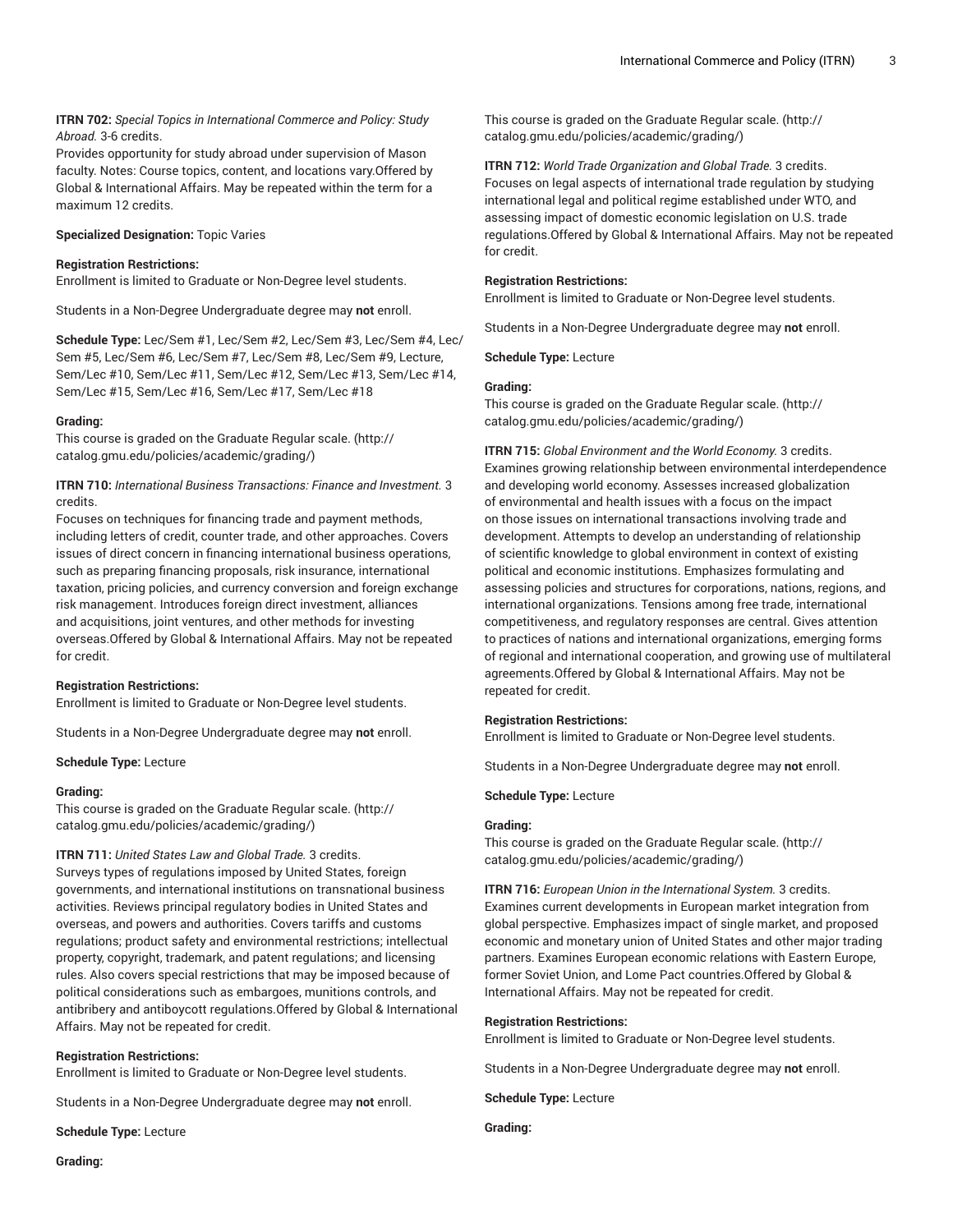This course is graded on the [Graduate Regular scale.](http://catalog.gmu.edu/policies/academic/grading/) [\(http://](http://catalog.gmu.edu/policies/academic/grading/) [catalog.gmu.edu/policies/academic/grading/\)](http://catalog.gmu.edu/policies/academic/grading/)

**ITRN 720:** *Regional and Supranational Organizations.* 3 credits. Assesses role of international organizations in international system today, and focuses on wide range of international and regional economic and political institutions. Emphasizes changing nature of these organizations in relation to nation states, and relationship of international organizations to U.S. national security and economic interests.Offered by Global & International Affairs. May not be repeated for credit.

## **Registration Restrictions:**

Enrollment is limited to Graduate or Non-Degree level students.

Students in a Non-Degree Undergraduate degree may **not** enroll.

**Schedule Type:** Lecture

#### **Grading:**

This course is graded on the [Graduate Regular scale.](http://catalog.gmu.edu/policies/academic/grading/) [\(http://](http://catalog.gmu.edu/policies/academic/grading/) [catalog.gmu.edu/policies/academic/grading/\)](http://catalog.gmu.edu/policies/academic/grading/)

## **ITRN 736:** *Sources of Growth in East Asia.* 3 credits.

Examines extraordinary economic success of East Asian NIEs and some of their problems. Focuses on understanding proximate sources of growth, role of technological development, and salient political issues.Offered by Global & International Affairs. May not be repeated for credit.

#### **Registration Restrictions:**

Enrollment is limited to Graduate or Non-Degree level students.

Students in a Non-Degree Undergraduate degree may **not** enroll.

**Schedule Type:** Lecture

#### **Grading:**

This course is graded on the [Graduate Regular scale.](http://catalog.gmu.edu/policies/academic/grading/) [\(http://](http://catalog.gmu.edu/policies/academic/grading/) [catalog.gmu.edu/policies/academic/grading/\)](http://catalog.gmu.edu/policies/academic/grading/)

**ITRN 738:** *Fundamentals of International Marketing.* 3 credits. Offers working knowledge of principles and practices that enable managers to effectively market organizations, products, services, and brands. Emphasizes international dimensions of marketing where appropriate.Offered by Global & International Affairs. May not be repeated for credit.

## **Registration Restrictions:**

Enrollment is limited to Graduate or Non-Degree level students.

Students in a Non-Degree Undergraduate degree may **not** enroll.

#### **Schedule Type:** Lecture

## **Grading:**

This course is graded on the [Graduate Regular scale.](http://catalog.gmu.edu/policies/academic/grading/) [\(http://](http://catalog.gmu.edu/policies/academic/grading/) [catalog.gmu.edu/policies/academic/grading/\)](http://catalog.gmu.edu/policies/academic/grading/)

## **ITRN 740:** *Trade and Regulatory Compliance.* 3 credits.

Acquaints students with legal, regulatory, and practical issues in importation and exportation of merchandise. Topics include theoretical framework for government oversight of international movement of goods; legal issues between parties and governments; and practical guidance concerning structuring of import and export transactions to avoid legal

and tariff liability.Offered by Global & International Affairs. May not be repeated for credit.

#### **Registration Restrictions:**

Enrollment is limited to Graduate or Non-Degree level students.

Students in a Non-Degree Undergraduate degree may **not** enroll.

#### **Schedule Type:** Lecture

## **Grading:**

This course is graded on the [Graduate Regular scale.](http://catalog.gmu.edu/policies/academic/grading/) ([http://](http://catalog.gmu.edu/policies/academic/grading/) [catalog.gmu.edu/policies/academic/grading/](http://catalog.gmu.edu/policies/academic/grading/))

**ITRN 744:** *The Politics of International Competitiveness.* 3 credits. Provides inquiry into governance problems of public managers and political leaders as they cope with global competitiveness in postindustrial era. Focuses on integrating public and private sectors worldwide, with special emphasis on U.S. role and how it influences such areas as technology transfer, national security, electronic commerce, trade policies, money flows, and human resources.Offered by Global & International Affairs. May not be repeated for credit.

**Recommended Prerequisite:** ITRN 500.

## **Registration Restrictions:**

Enrollment is limited to Graduate or Non-Degree level students.

Students in a Non-Degree Undergraduate degree may **not** enroll.

**Schedule Type:** Lecture

#### **Grading:**

This course is graded on the [Graduate Regular scale.](http://catalog.gmu.edu/policies/academic/grading/) ([http://](http://catalog.gmu.edu/policies/academic/grading/) [catalog.gmu.edu/policies/academic/grading/](http://catalog.gmu.edu/policies/academic/grading/))

**ITRN 756:** *National Security and the Global Economy.* 3 credits.

Examines impact of globalization and changes in international economic and political systems on concepts of national security. Emphasizes nexus of economic and security concerns in post-Cold War era, with particular attention to emerging issues including trade and economic security, proliferation of advanced military technology and control of weapons of mass destruction, international drug trafficking, and defense conversion. Focuses on implications of changing security requirements on U.S. defense and economic policy and activities.Offered by Global & International Affairs. May not be repeated for credit.

**Recommended Prerequisite:** ITRN 500.

## **Registration Restrictions:**

Enrollment is limited to Graduate or Non-Degree level students.

Students in a Non-Degree Undergraduate degree may **not** enroll.

**Schedule Type:** Lecture

## **Grading:**

This course is graded on the [Graduate Regular scale.](http://catalog.gmu.edu/policies/academic/grading/) ([http://](http://catalog.gmu.edu/policies/academic/grading/) [catalog.gmu.edu/policies/academic/grading/](http://catalog.gmu.edu/policies/academic/grading/))

## **ITRN 758:** *Global Market Planning Practicum.* 3 credits.

Provides opportunity to develop international market plan for specific industry or service sector. Students consult with industry experts and use key trade databases to develop strategic plan that recommends market entry strategies. Completed market plan submitted to industry experts for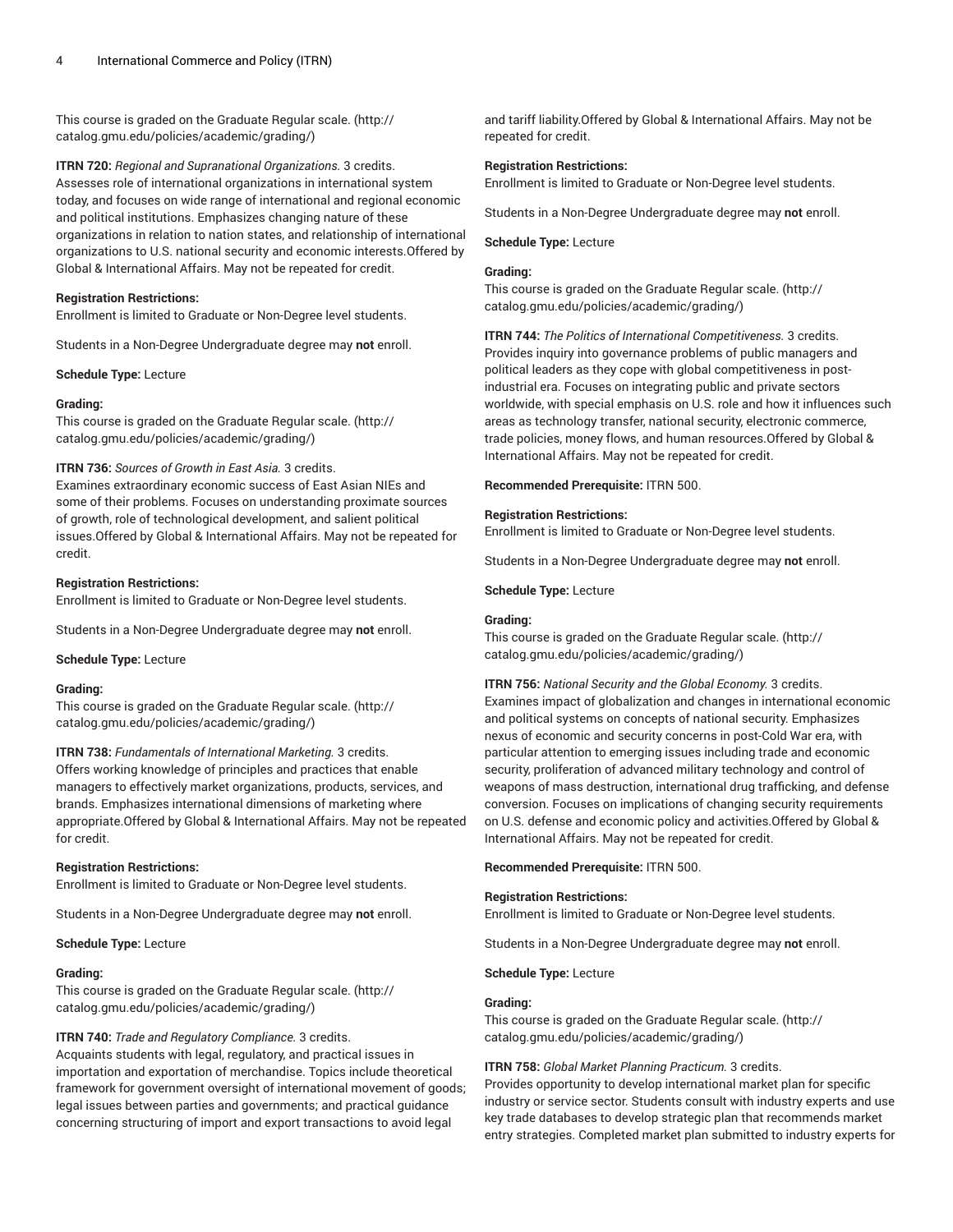use and dissemination.Offered by Global & International Affairs. May not be repeated for credit.

#### **Registration Restrictions:**

Enrollment is limited to Graduate or Non-Degree level students.

Students in a Non-Degree Undergraduate degree may **not** enroll.

#### **Schedule Type:** Lecture

## **Grading:**

This course is graded on the [Graduate Regular scale.](http://catalog.gmu.edu/policies/academic/grading/) [\(http://](http://catalog.gmu.edu/policies/academic/grading/) [catalog.gmu.edu/policies/academic/grading/\)](http://catalog.gmu.edu/policies/academic/grading/)

**ITRN 760:** *International Environmental Politics.* 3 credits.

Examines growing concerns related to global environmental issues and problems they pose to domestic, foreign, and international political institutions. Covers major environmental issues including global warming, ozone depletion, cross-border flow of pollution, and threats to biodiversity. Assesses strengths and weaknesses of traditional political institutions in dealing with these issues and providing for sustainable economic development while limiting environmental damage.Offered by Global & International Affairs. May not be repeated for credit.

**Specialized Designation:** Green Leaf Focused Course

**Recommended Prerequisite:** ITRN 500.

#### **Registration Restrictions:**

Enrollment is limited to Graduate or Non-Degree level students.

Students in a Non-Degree Undergraduate degree may **not** enroll.

#### **Schedule Type:** Lecture

#### **Grading:**

This course is graded on the [Graduate Regular scale.](http://catalog.gmu.edu/policies/academic/grading/) [\(http://](http://catalog.gmu.edu/policies/academic/grading/) [catalog.gmu.edu/policies/academic/grading/\)](http://catalog.gmu.edu/policies/academic/grading/)

**ITRN 761:** *European Political and Economic Union.* 3 credits. Examines movement for European integration since World War II, focusing on political and institutional development of European Community/Union. Topics include theories of European integration, Treaties of Rome, Single European Act, Maastricht Treaty, European Union (EU) policies and programs, and EU's external relations. Analyzes changing nature of U.S.-EU relations and prospects for EU enlargement into Central and Eastern Europe.Offered by Global & International Affairs. May not be repeated for credit.

#### **Registration Restrictions:**

Enrollment is limited to Graduate or Non-Degree level students.

Students in a Non-Degree Undergraduate degree may **not** enroll.

#### **Schedule Type:** Lecture

#### **Grading:**

This course is graded on the [Graduate Regular scale.](http://catalog.gmu.edu/policies/academic/grading/) [\(http://](http://catalog.gmu.edu/policies/academic/grading/) [catalog.gmu.edu/policies/academic/grading/\)](http://catalog.gmu.edu/policies/academic/grading/)

**ITRN 764:** *Trade, Investment, and Politics in East Asia.* 3 credits.

Examines issues related to international transactions involving Korea, China, Taiwan, and Hong Kong, with some attention to Japan. Focuses on trade and financial relations between these East Asian nations and United States. Assesses impact of culture and domestic political and economic institutions within these states, and roles in regional institutions and in

international system.Offered by Global & International Affairs. May not be repeated for credit.

#### **Registration Restrictions:**

Enrollment is limited to Graduate or Non-Degree level students.

Students in a Non-Degree Undergraduate degree may **not** enroll.

#### **Schedule Type:** Lecture

## **Grading:**

This course is graded on the [Graduate Regular scale.](http://catalog.gmu.edu/policies/academic/grading/) ([http://](http://catalog.gmu.edu/policies/academic/grading/) [catalog.gmu.edu/policies/academic/grading/](http://catalog.gmu.edu/policies/academic/grading/))

**ITRN 765:** *Trade, Investment, and Politics in Sub-Saharan Africa.* 3 credits. Examines role and potential of sub-Saharan Africa in international trading system. Emphasizes political, historical, cultural, and development factors. Focuses on perspectives of U.S. firms and on international institutions trading or investing in region.Offered by Global & International Affairs. May not be repeated for credit.

#### **Registration Restrictions:**

Enrollment is limited to Graduate or Non-Degree level students.

Students in a Non-Degree Undergraduate degree may **not** enroll.

**Schedule Type:** Lecture

#### **Grading:**

This course is graded on the [Graduate Regular scale.](http://catalog.gmu.edu/policies/academic/grading/) ([http://](http://catalog.gmu.edu/policies/academic/grading/) [catalog.gmu.edu/policies/academic/grading/](http://catalog.gmu.edu/policies/academic/grading/))

#### **ITRN 766:** *Trade, Investment, and Politics in the Middle East and North Africa.* 3 credits.

Examines major economic, political, and cultural issues that influence trade and investment relations with Middle East and North Africa. Focuses on roles of international and regional institutions in economic development, and develops understanding of challenges facing region and their implications for formulating trade and investment strategies by U.S. firms.Offered by Global & International Affairs. May not be repeated for credit.

**Recommended Prerequisite:** ITRN 500.

#### **Registration Restrictions:**

Enrollment is limited to Graduate or Non-Degree level students.

Students in a Non-Degree Undergraduate degree may **not** enroll.

**Schedule Type:** Lecture

## **Grading:**

This course is graded on the [Graduate Regular scale.](http://catalog.gmu.edu/policies/academic/grading/) ([http://](http://catalog.gmu.edu/policies/academic/grading/) [catalog.gmu.edu/policies/academic/grading/](http://catalog.gmu.edu/policies/academic/grading/))

**ITRN 767:** *Political Economy and Integration in Latin America.* 3 credits. Examines contemporary political, economic, and cultural dynamics of Latin American and Caribbean regions. Emphasizes issues and trends that affect U.S.-Latin American political, business, and trade relations, particularly recent political and economic reforms. Examines roles of domestic interest groups and decision-making systems in individual countries, and evolution of regional integration arrangements and integration with international system.Offered by Global & International Affairs. May not be repeated for credit.

#### **Registration Restrictions:**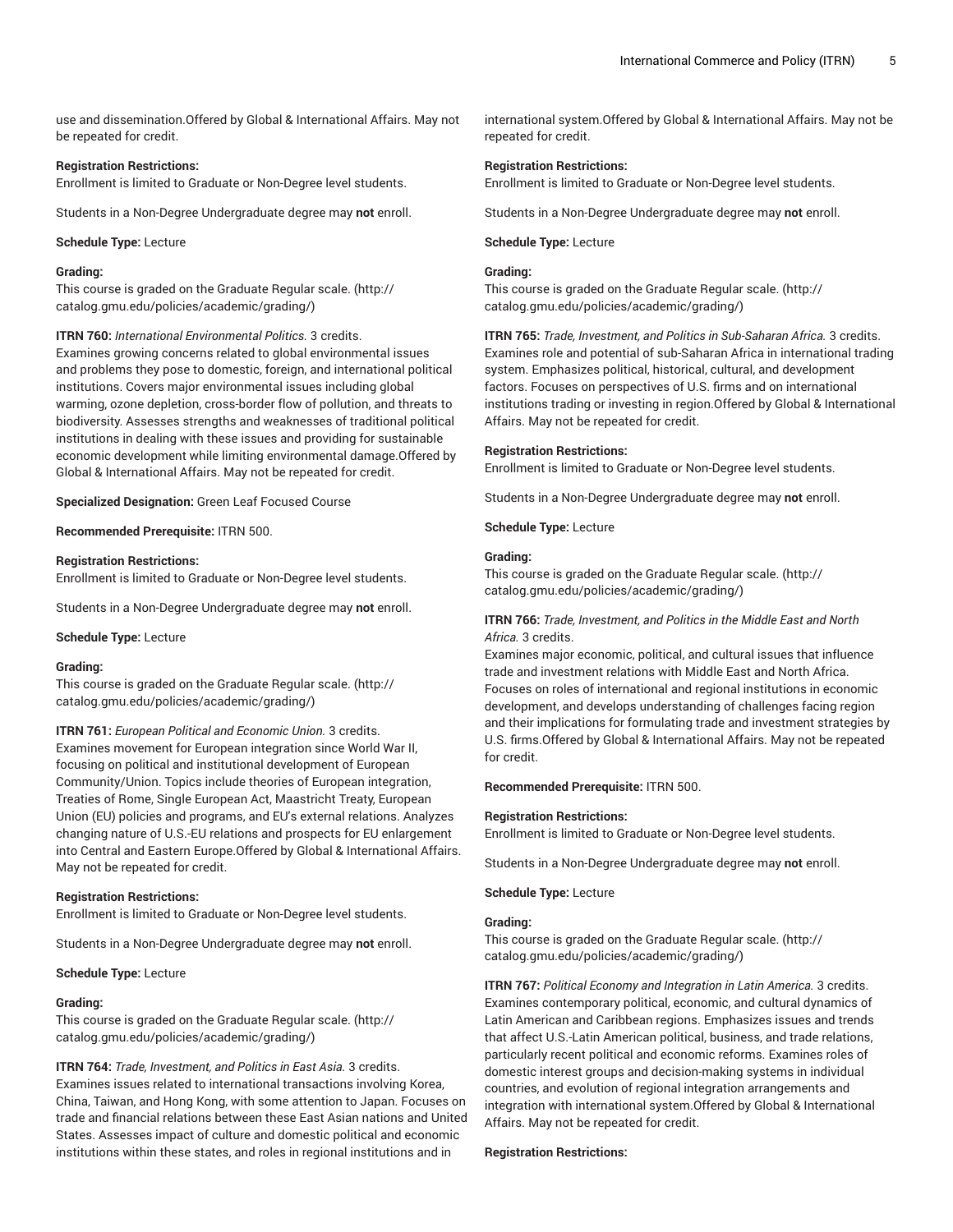**Required Prerequisites:** (ITRN 503<sup>B-</sup>, 503<sup>XS</sup>, 504<sup>B-</sup>, 504<sup>XS</sup>, PUBP 720<sup>B-</sup> or  $720^{XS}$ ).

B- Requires minimum grade of B-.

XS Requires minimum grade of XS.

Enrollment is limited to Graduate or Non-Degree level students.

Students in a Non-Degree Undergraduate degree may **not** enroll.

**Schedule Type:** Lecture

#### **Grading:**

This course is graded on the [Graduate Regular scale.](http://catalog.gmu.edu/policies/academic/grading/) [\(http://](http://catalog.gmu.edu/policies/academic/grading/) [catalog.gmu.edu/policies/academic/grading/\)](http://catalog.gmu.edu/policies/academic/grading/)

## **ITRN 768:** *Global Intellectual Property Rights and International Trade.* 3 credits.

Examines national and regional systems, international contractual relations (licensing), and the evolving global system for protecting intellectual property. Addresses current international treaty system and the ongoing multilateral efforts to strengthen worldwide intellectual property protection. Examines intellectual property regimes worldwide, including regional and bilateral challenges and opportunities, and relevant U.S. law and policy responses.Offered by Global & International Affairs. May not be repeated for credit.

## **Recommended Prerequisite:** ITRN 500.

## **Registration Restrictions:**

Enrollment is limited to Graduate or Non-Degree level students.

Students in a Non-Degree Undergraduate degree may **not** enroll.

#### **Schedule Type:** Lecture

## **Grading:**

This course is graded on the [Graduate Regular scale.](http://catalog.gmu.edu/policies/academic/grading/) [\(http://](http://catalog.gmu.edu/policies/academic/grading/) [catalog.gmu.edu/policies/academic/grading/\)](http://catalog.gmu.edu/policies/academic/grading/)

## **ITRN 769:** *International Entrepreneurship.* 3 credits.

Introduces practical planning approach for small and medium-size entrepreneurial firms seeking to enter international marketplace. Focuses on key business and financial documents related to doing business overseas; and assesses role of language, technology, and information systems in formulating successful business strategy. Role playing and simulated negotiations provide opportunities for students to sharpen business skills.Offered by Global & International Affairs. May not be repeated for credit.

## **Registration Restrictions:**

Enrollment is limited to Graduate or Non-Degree level students.

Students in a Non-Degree Undergraduate degree may **not** enroll.

**Schedule Type:** Lecture

#### **Grading:**

This course is graded on the [Graduate Regular scale.](http://catalog.gmu.edu/policies/academic/grading/) [\(http://](http://catalog.gmu.edu/policies/academic/grading/) [catalog.gmu.edu/policies/academic/grading/\)](http://catalog.gmu.edu/policies/academic/grading/)

## **ITRN 770:** *International Contract Negotiation.* 3 credits.

Reviews growing role of arbitration in international transactions. Examines international, national, and government arbitration bodies, with particular emphasis on how differing cultural characteristics affect negotiating behavior and effectiveness of arbitration.Offered by Global & International Affairs. May not be repeated for credit.

## **Registration Restrictions:**

Enrollment is limited to Graduate or Non-Degree level students.

Students in a Non-Degree Undergraduate degree may **not** enroll.

#### **Schedule Type:** Lecture

## **Grading:**

This course is graded on the [Graduate Regular scale.](http://catalog.gmu.edu/policies/academic/grading/) ([http://](http://catalog.gmu.edu/policies/academic/grading/) [catalog.gmu.edu/policies/academic/grading/](http://catalog.gmu.edu/policies/academic/grading/))

## **ITRN 771:** *Trade, Investment, and Politics in South and Southeast Asia.* 3 credits.

Focuses on trade and finance issues in the most dynamic countries of South and Southeast Asia. Assesses cultural and political factors, regional trade patterns, and institutions, focusing on implications for regional development and business opportunities for U.S. firms.Offered by Global & International Affairs. May not be repeated for credit.

**Recommended Prerequisite:** ITRN 500.

## **Registration Restrictions:**

Enrollment is limited to Graduate or Non-Degree level students.

Students in a Non-Degree Undergraduate degree may **not** enroll.

**Schedule Type:** Lecture

#### **Grading:**

This course is graded on the [Graduate Regular scale.](http://catalog.gmu.edu/policies/academic/grading/) ([http://](http://catalog.gmu.edu/policies/academic/grading/) [catalog.gmu.edu/policies/academic/grading/](http://catalog.gmu.edu/policies/academic/grading/))

## **ITRN 772:** *International Telecommunications.* 3 credits.

Focuses on developments in international telecommunications and satellite regulation. Examines regulatory environment, and business and financial aspects of global telecommunications industry.Offered by Global & International Affairs. May not be repeated for credit.

#### **Registration Restrictions:**

Enrollment is limited to Graduate or Non-Degree level students.

Students in a Non-Degree Undergraduate degree may **not** enroll.

## **Schedule Type:** Lecture

## **Grading:**

This course is graded on the [Graduate Regular scale.](http://catalog.gmu.edu/policies/academic/grading/) ([http://](http://catalog.gmu.edu/policies/academic/grading/) [catalog.gmu.edu/policies/academic/grading/](http://catalog.gmu.edu/policies/academic/grading/))

**ITRN 773:** *International Strategic Management.* 3 credits.

Presents comprehensive approach to international strategy formulation, implementation, and evaluation processes affecting policy and program development within multinational firms and government agencies. Integrates marketing, finance, accounting, and management. Covers techniques for forecasting international business, political, economic, technological, legal, and sociocultural forces.Offered by Global & International Affairs. May not be repeated for credit.

## **Registration Restrictions:**

Enrollment is limited to Graduate or Non-Degree level students.

Students in a Non-Degree Undergraduate degree may **not** enroll.